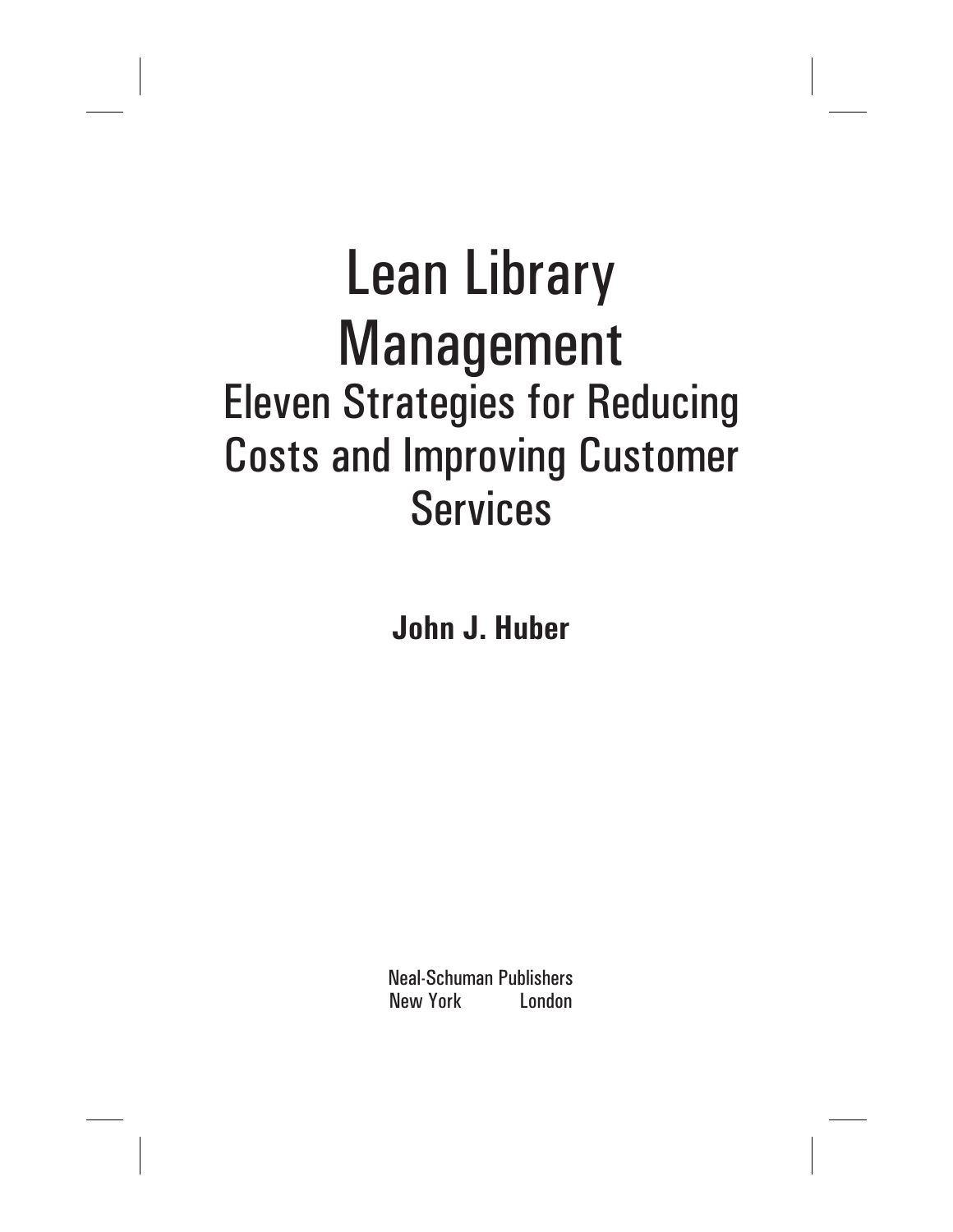Published by Neal-Schuman Publishers, Inc. 100 William St., Suite 2004 New York, NY 10038

Copyright © 2011 Neal-Schuman Publishers, Inc.

All rights reserved. Reproduction of this book, in whole or in part, without written permission of the publisher, is prohibited.

Printed and bound in the United States of America.

The paper used in this publication meets the minimum requirements of American National Standard for Information Sciences—Permanence of Paper for Printed Library Materials, ANSI Z39.48-1992.

#### **Library of Congress Cataloging-in-Publication Data**

Huber, John J., 1958-

Lean library management : eleven strategies for reducing costs and improving customer services / John J. Huber.

p. cm.

Includes bibliographical references and index.

ISBN 978-1-55570-732-3 (alk. paper)

1. Library administration. 2. Libraries—Cost control. 3. Public services (Libraries) 4. Organizational change. 5. Organizational effectiveness. I. Title.

Z678.H84 2011 025.1—dc22

2010050755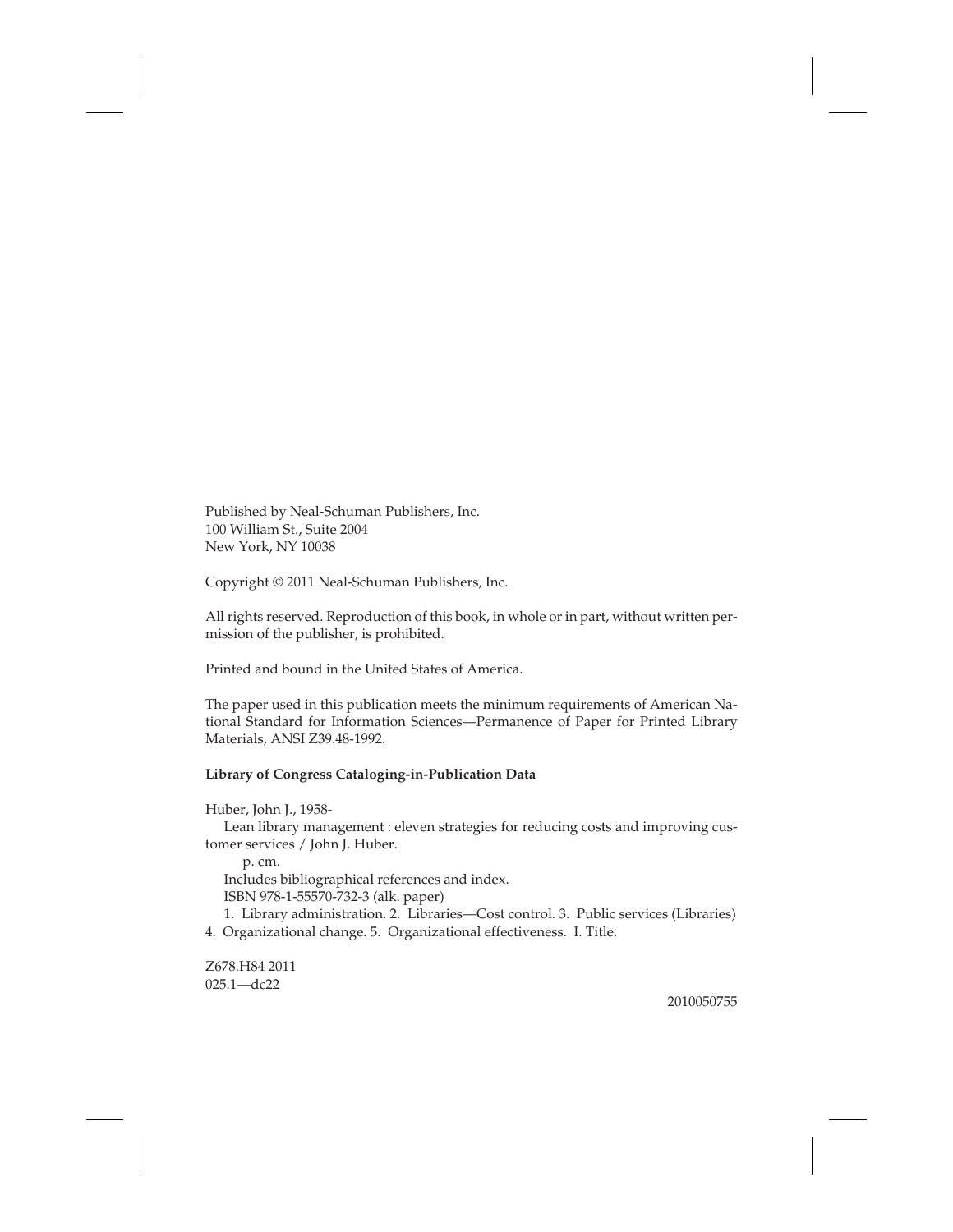# **Contents**

| List of Figures and Tables                                                                         | $\rm V$ |
|----------------------------------------------------------------------------------------------------|---------|
| Foreword                                                                                           | ix      |
| Preface                                                                                            | xiii    |
| Acknowledgments                                                                                    | xvii    |
| Introduction                                                                                       | xix     |
| Prologue: The Power of a Lean Transformation                                                       | 1       |
| Strategy One: Recognize That Service Performance Is the Key<br>to Customer Retention               | 7       |
| Strategy Two: Transform Your Change-Resistant Culture                                              | 11      |
| Strategy Three: Understand How Delivery Service Chains Drive<br>Your Library's Performance         | 33      |
| Strategy Four: Align Your Performance Metrics with Your Delivery<br>Service Chains                 | 41      |
| Strategy Five: Transform Your New Book Delivery Service Chain                                      | 69      |
| Strategy Six: Transform Your Customer Holds/Reserves Delivery<br>Service Chain                     | 101     |
| Strategy Seven: Transform Your Cost Control Philosophy to a Lean<br>Service Improvement Philosophy | 121     |
| Strategy Eight: Transform Your Overall Library Service Performance<br>Metrics                      | 129     |
| Strategy Nine: Transform Your Digital Research Delivery Service Chain                              | 139     |
| Strategy Ten: Transform Your Delivery Service Chain from a "Push"<br>to a "Pull" Philosophy        | 149     |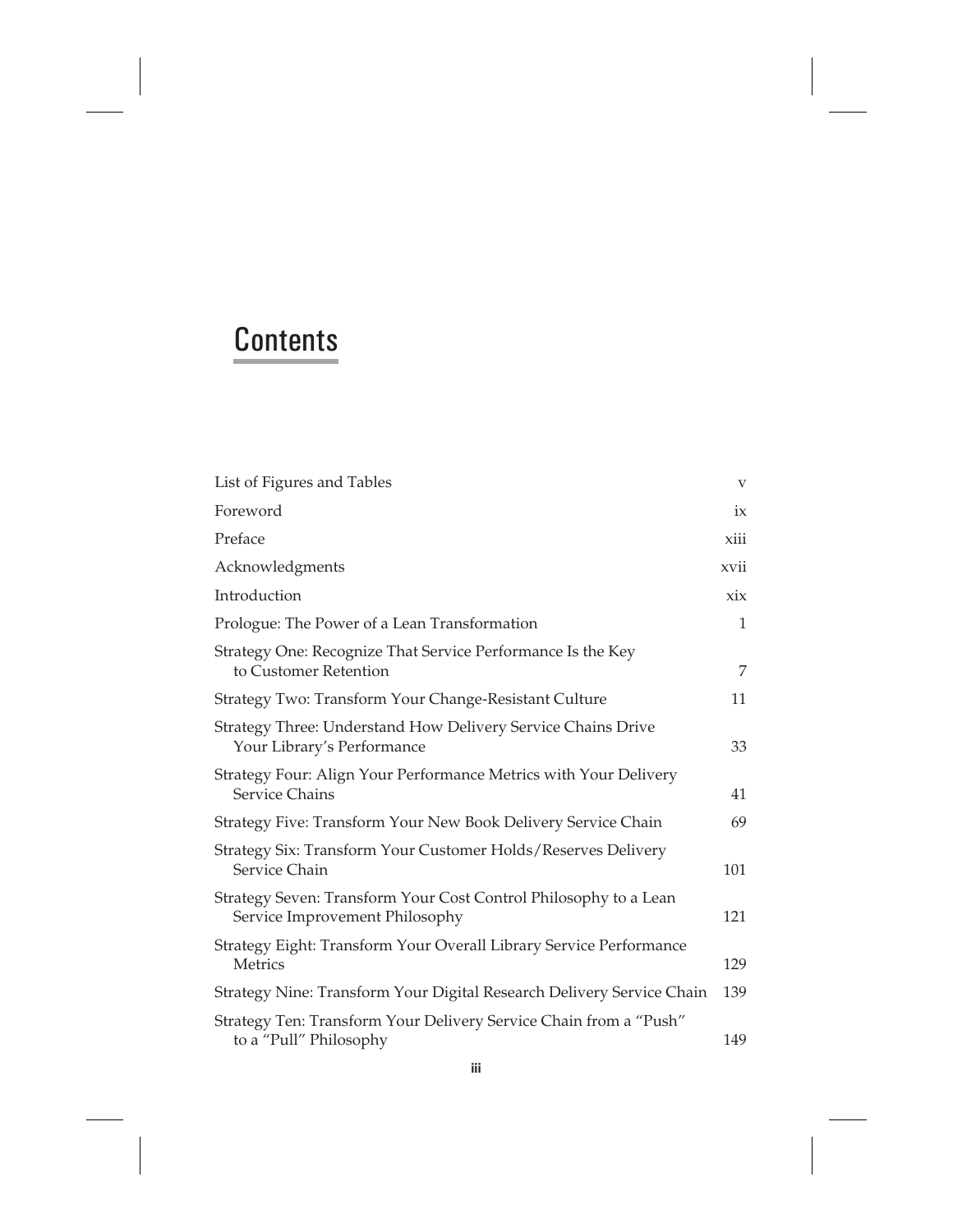| Strategy Eleven: Think Lean Before the Concrete Is Poured | 159 |
|-----------------------------------------------------------|-----|
| Afterword: Lean Continuous Improvement                    | 169 |
| Appendix: More Lean Tools                                 | 173 |
| Index                                                     | 191 |
| About the Author                                          | 197 |
|                                                           |     |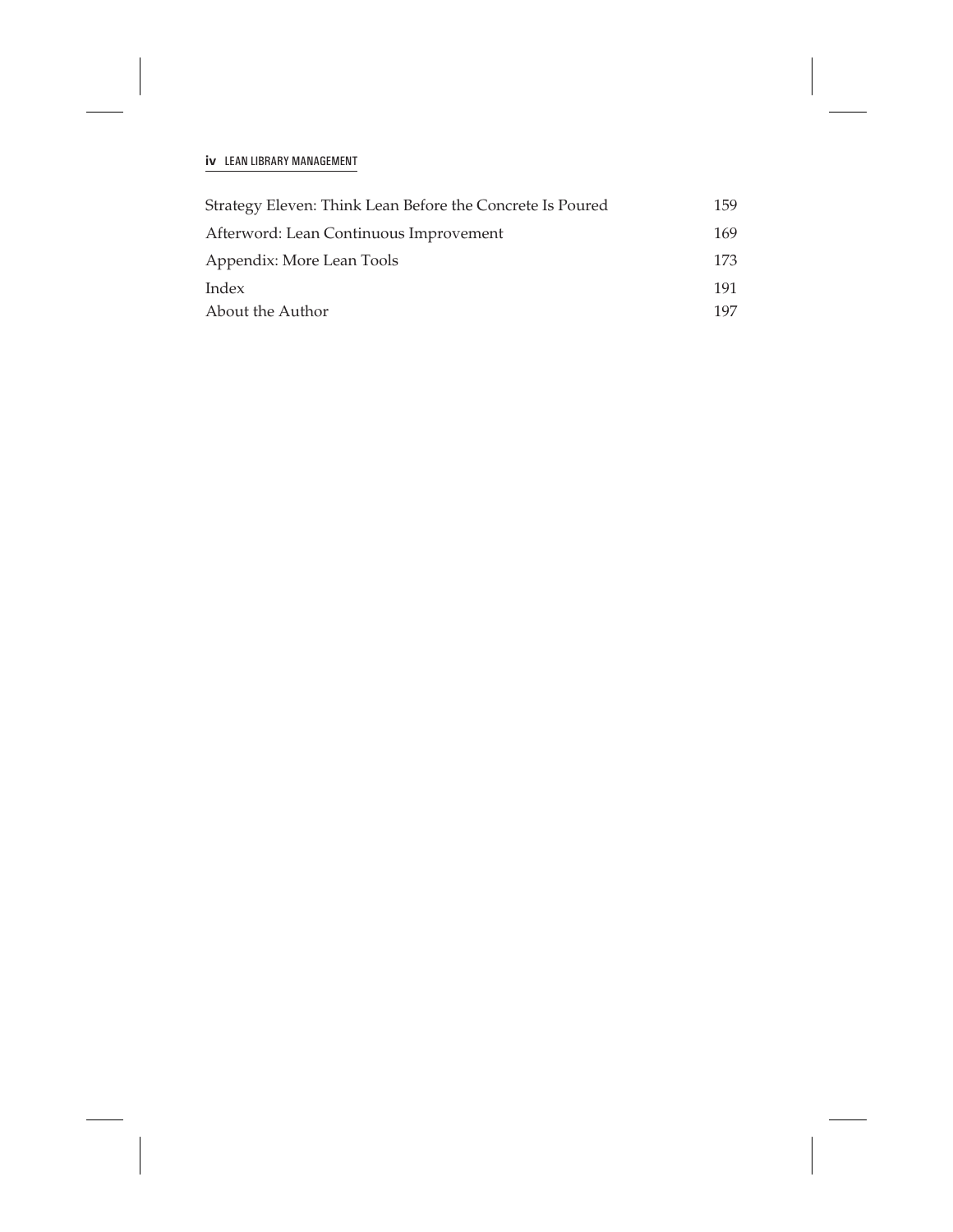# List of Figures and Tables

#### **FIGURES**

| Figure 2-1  | Lean Project Organization Chart              | 24  |
|-------------|----------------------------------------------|-----|
| Figure 3-1  | New Book Delivery Service Chain              | 37  |
| Figure 3-2  | Customer Reserve/Hold Delivery Service Chain | 38  |
| Figure 4-1  | Holds Delivery Service Chain Flowchart       | 48  |
| Figure 4-2  | <b>Balloon Diagram Sample</b>                | 49  |
| Figure 4-3  | Delivery Service Balloon Diagram             | 49  |
| Figure 4-4  | Customer Delivery Service Balloon Diagram    | 50  |
| Figure 4-5  | Service Log Label                            | 56  |
| Figure 4-6  | Service Performance Chart                    | 58  |
| Figure 4-7  | In-Transit Aging Report                      | 59  |
| Figure 4-8  | <b>Audit Results</b>                         | 61  |
| Figure 4-9  | Circulation Desk Checkout Time Study         | 63  |
| Figure 4-10 | Circulation Desk Time Chart                  | 65  |
| Figure 5-1  | Technical Services Delivery Balloon Diagram  | 72  |
| Figure 5-2  | <b>Staging Area Carts in Process</b>         | 74  |
| Figure 5-3  | Preprocessed Technical Services Flow         | 77  |
| Figure 5-4  | Tech Services-All Flows                      | 77  |
| Figure 5-5  | U Flow                                       | 79  |
| Figure 5-6  | <b>Technical Services Staging Areas</b>      | 80  |
| Figure 5-7  | Large Batch Impact Diagram                   | 82  |
| Figure 5-8  | Small Batch Impact Diagram                   | 83  |
| Figure 5-9  | Peak Load Impact Diagram-Copies Ordered      | 87  |
| Figure 5-10 | Peak Load Impact Diagram-Copies Received     | 87  |
| Figure 5-11 | Technical Services U Flow Layout-After       | 94  |
| Figure 5-12 | Receiving Station-Before                     | 96  |
| Figure 5-13 | Receiving Station-After                      | 97  |
| Figure 6-1  | PLYMC Customer Balloon Diagram               | 105 |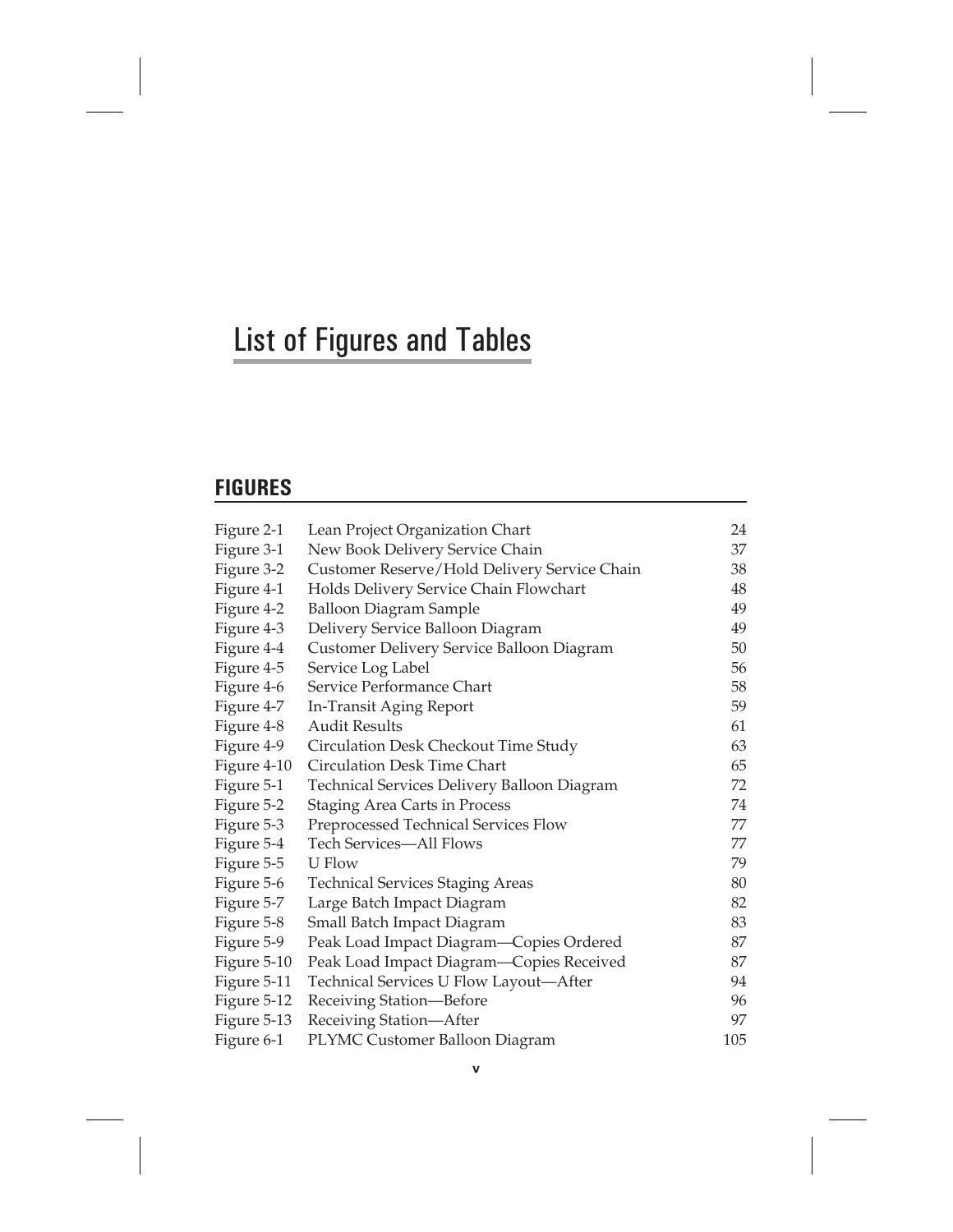| Figure 6-2  | PLYMC Customer Balloon Diagram-Performance      |     |
|-------------|-------------------------------------------------|-----|
|             | <b>Metrics</b>                                  | 105 |
| Figure 6-3  | Customer Reserve/Hold Delivery Chain            | 106 |
| Figure 6-4  | <b>Balloon Delivery Gap Analysis</b>            | 108 |
| Figure 6-5  | Customer Reserve/Hold Delivery Service Chain    | 109 |
| Figure 6-6  | Hold Shelf-Before                               | 109 |
| Figure 6-7  | Holds Sticky Label—Six Up                       | 111 |
| Figure 6-8  | Holds Sticky Label Layout                       | 111 |
| Figure 6-9  | Sorting Flow Diagram                            | 113 |
| Figure 6-10 | Sorting Flow Diagram-Short-Term Solution        | 114 |
| Figure 6-11 | <b>Book Truck in Box Truck</b>                  | 115 |
| Figure 6-12 | <b>TCCL Sorting Area</b>                        | 116 |
| Figure 6-13 | Customer Holds/Reserves Delivery Service Chain- |     |
|             | <b>Project Benefits</b>                         | 118 |
| Figure 9-1  | Research Delivery Gap Analysis                  | 141 |
| Figure 9-2  | Customer Discovery to Delivery Service Chain    | 142 |
| Figure 9-3  | <b>Traditional OPAC Search Results</b>          | 143 |
| Figure 11-1 | <b>Circulation Desk Performance Issues</b>      | 161 |
| Figure 11-2 | Incoming/Outgoing Traffic Flow                  | 162 |
| Figure 11-3 | Second Book Drop                                | 163 |
| Figure 11-4 | <b>Compressed Space for Checkout Stations</b>   | 164 |
| Figure 11-5 | Relocated Terminal for Book Drop                | 164 |
| Figure 11-6 | <b>Hold Shelf Service Issues</b>                | 165 |
| Figure 11-7 | Reorganized Hold Shelf/Public Terminals         | 166 |
| Figure 11-8 | Relocated Public Access Terminals               | 166 |
| Figure A-1  | Acquisitions CD Receipt Process-Before          | 175 |
| Figure A-2  | Acquisitions CD Receipt Process-After           | 176 |
| Figure A-3  | Workplace Reach Diagram                         | 184 |

#### **TABLES**

| Table 5-1 | Cart Backlog Analysis                       | 74  |
|-----------|---------------------------------------------|-----|
| Table 5-2 | <b>Unpacked Boxes</b>                       | 75  |
| Table 6-1 | Performance Gap Analysis                    | 107 |
| Table 6-2 | Holds Service Chain Project Results         | 119 |
| Table 7-1 | Technical Services Delivery Service Chain-  |     |
|           | <b>Transactional Cost-Benefit Analysis</b>  | 125 |
| Table 7-2 | Gifts-Transaction Cost Analysis             | 127 |
| Table 8-1 | Perfect World Service Turns                 | 131 |
| Table 8-2 | Adjusted Perfect World Service Turns        | 131 |
| Table 8-3 | <b>Impact on Materials Budget</b>           | 132 |
| Table 8-4 | New Book Delivery Service Chain Performance |     |
|           | against Target                              | 133 |
|           |                                             |     |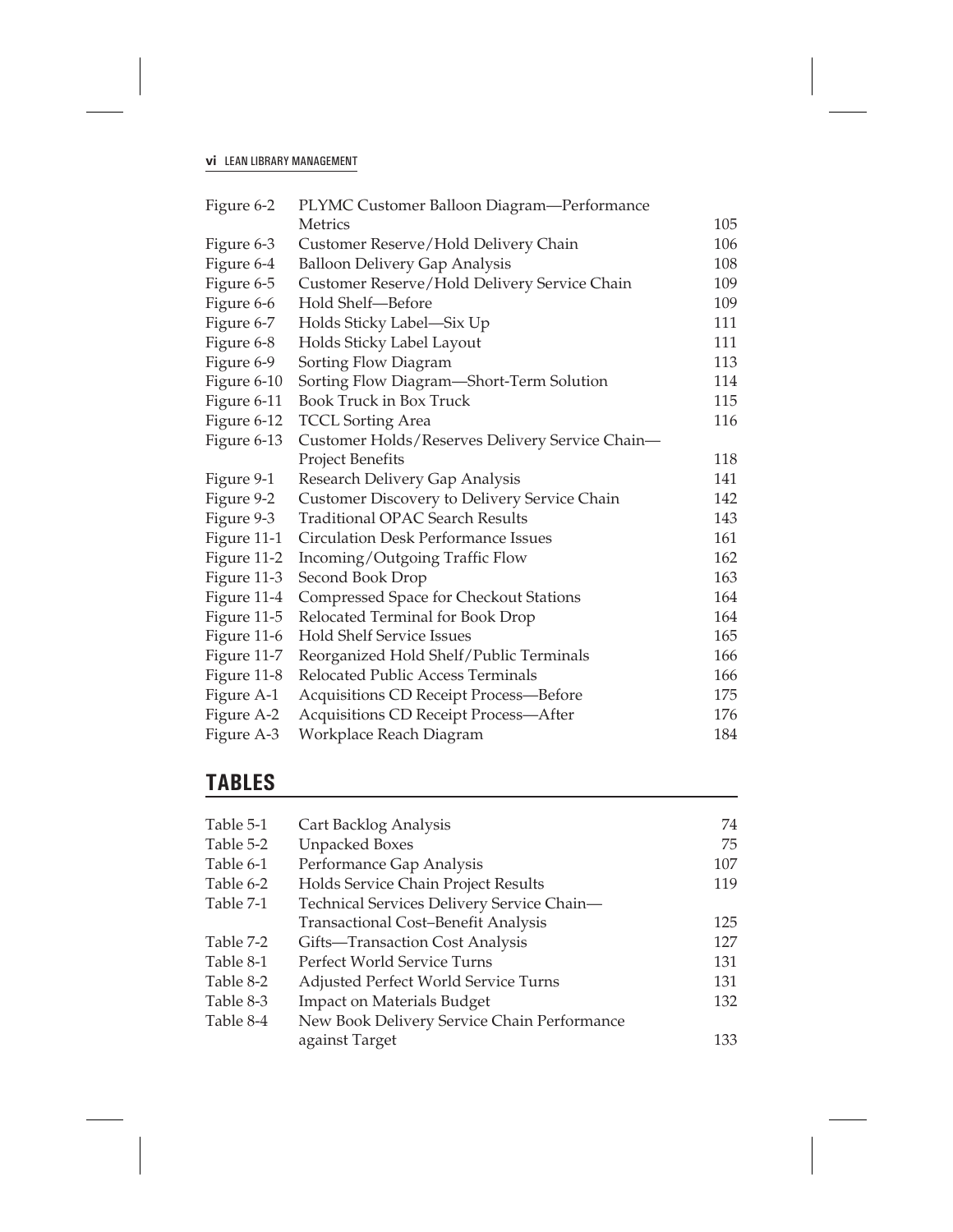| Table 8-5  | New Book with Hold—SDA                   | 134 |
|------------|------------------------------------------|-----|
| Table 8-6  | New Book with Hold—AST                   | 134 |
| Table 8-7  | <b>ORL SDA Benefits</b>                  | 135 |
| Table 8-8  | Holds Service Chain Turns Available      | 137 |
| Table 8-9  | Holds Service Chain Turns Available—Lean | 137 |
| Table 11-1 | Branch Performance Gap Analysis          | 160 |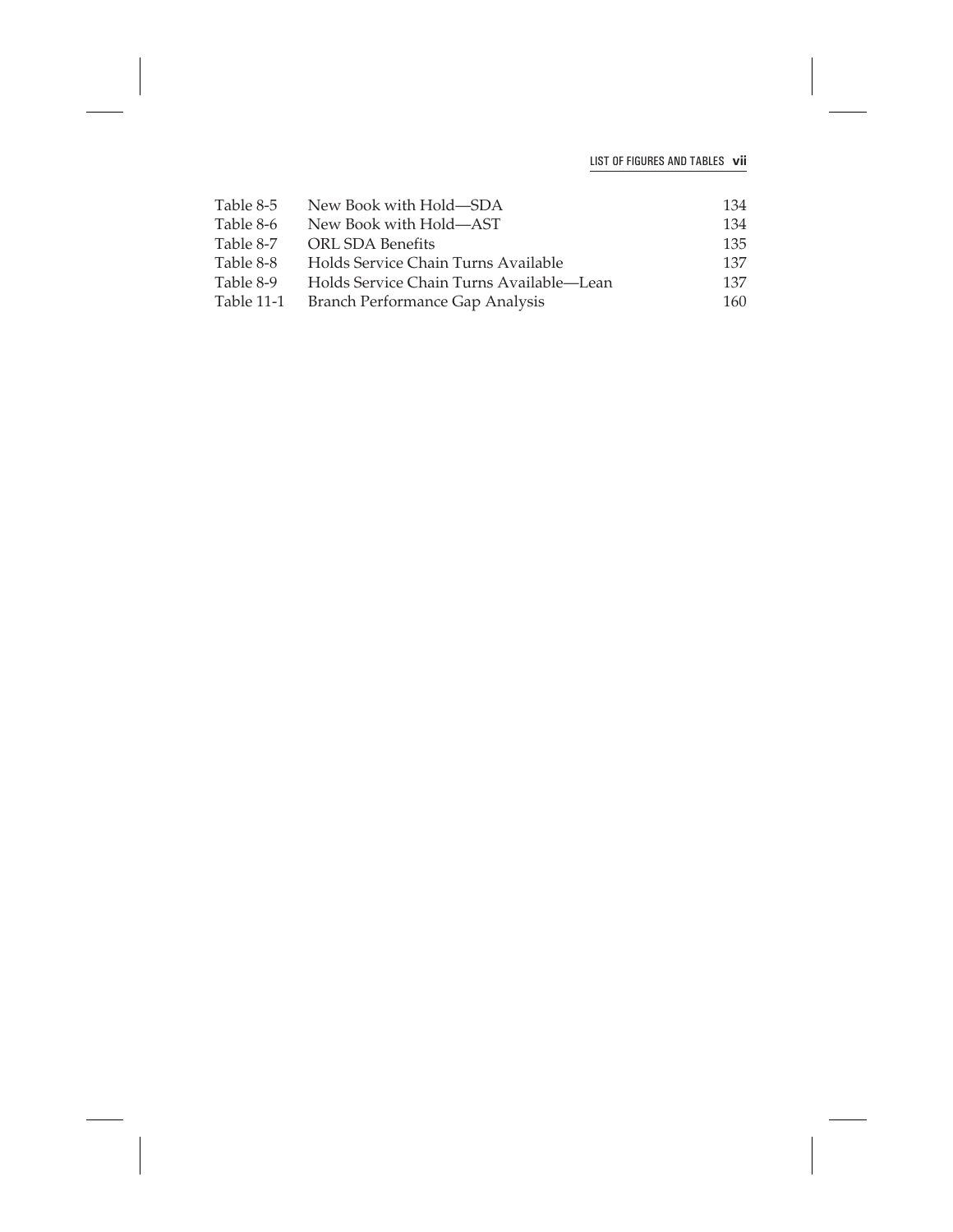# Foreword

How many of us have as much budget as we need? We have a long list of unfunded projects and new technologies to purchase. Economic times *demand* that every dollar be "well spent." Technology has moved ahead at light speed, and library users have embraced it. The ability of mobile devices to access massive amounts of data has left many believing that a library is unnecessary or redundant. Some of these believers are politicians and decision makers who have control over library budgets and see libraries riding off into the sunset in favor of an all-digital information world.

Your prime motivation to apply the lessons and ideas in this book is simple and fundamental: they save time and money that you can then use in more creative ways. *Lean Library Management* is a way of thinking that embraces the leanness of motion and efficiency and enables staff time to be devoted to less clerical work and more professional activities. By applying the lessons in this book you will better utilize your staff's talents, eliminate job monotony, and increase staff retention. It is simply good business.

As a society we have become universally impatient; for example, when our computer takes sixty seconds to boot, when our lunch order takes more than three minutes. We have come to expect "instant gratification" from service providers, be they electronic or human. If the casual Internet user or the student assumes that they can get everything they need on the Web, almost instantly, with little effort, why should either need a library? To survive, libraries must maintain a competitive edge in our immediacy-driven society and our live processing, instant sharing electronic world. We can accomplish this by aggressively searching for ways to slim our back-of-the-house and service methods. This will allow us to redirect staff abilities to do a better job marketing how our professionals know how to access authoritative information and how they *can* make a difference to our customers.

I've been a longtime devotee to the concept of kaizen—making small continuous improvements to reap efficiency. *Lean Library Management* empowers this school of thought by energizing staff members who know services inside and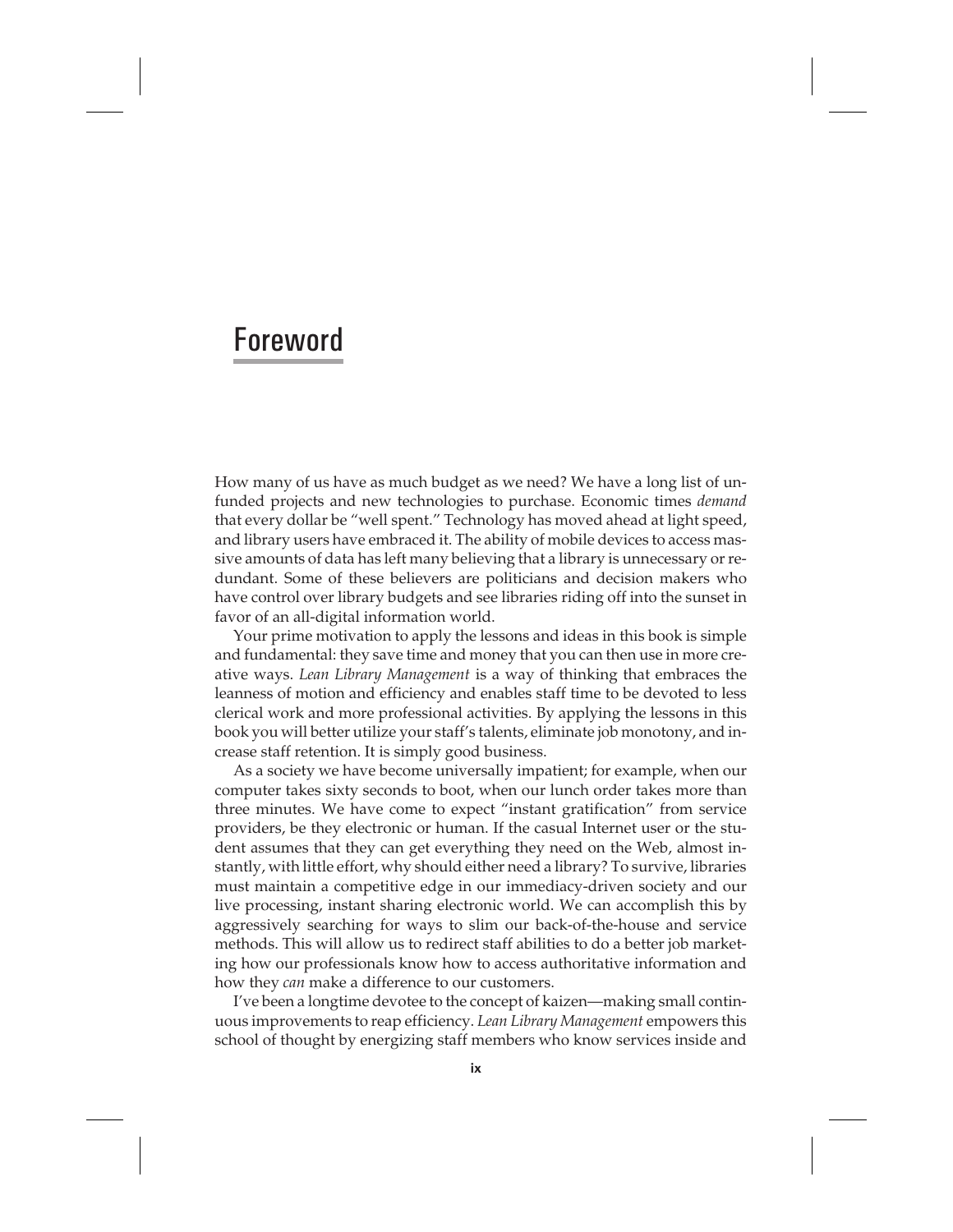out. John Huber's book focuses staff creativity and brainpower by challenging mind-sets.

My first encounters with a "productivity expert" were in the County of Los Angeles Public Library and later the City of Scottsdale (AZ) Public Library. These encounters weren't greeted with the best mental attitude. Who is this person to come "fix" us? What does this "expert" know of libraries? I am now a convert. Although John Huber helped me with numerous projects, I'll share one example. John came to the Tulsa City-County Library to address a longstanding bottleneck of delivery service to the then twenty-three libraries. Branches and customers complained about the slow turnaround time, errors of incorrect books received, and misdirected personnel or payroll documents. The growth in volume had impacted the effectiveness of our process, causing high turnover in delivery drivers due to backbreaking work with negative coworker comments about poor service. Library service and operations were adversely impacted at their most fundamental level. No one wanted to take this on. It meant "criticizing" staff who had done their level best to make the current system work. It was complex. A fresh view was needed to untangle the bottleneck that impacted every service and function. This story had a happy ending. The new Lean methods reaped ergonomic benefits for branch staff and delivery drivers, reduced staff turnover, improved morale, and internal and external customers received their books, organizational mail, and documents in a timely manner. Positive comments were heard throughout the library system.

As you can see, Lean-minded principles are about methods for service improvements, not about hurting feelings or making anyone feel less valued because change is suggested. Lean-minded improvements require periodic audit. Clinging to what works and has served us for years will eventually work against us. We must stand back and look at the big picture—survival of library service is dependent on our response to this immediacy-driven society. Library boards and city or university administration want to see how dollars invested reap results. The Lean principles can provide you with tangible hard data and monitored results.

The fear of cutting staff positions if improvements are made is probably at the core of why people resist change. However, with these Lean improvements, you have many more options than before. Use this opportunity to make some shifts in workload to ensure that the most critical tasks are accomplished. Staff can be cross-trained for better coverage and job descriptions rewritten to meet the organizational needs. Often positions are vacated through natural attrition and bring you the opportunity to reevaluate staffing needs. It is all a gradual evolution. There was no drive to reduce staff levels, but we did provide our staff with more time to service the customer rather than service the processes. And remember, reductions in hiring and training new staff, in industrial injuries with loss of work time and productivity, and in staff complaints are also organizational cost savings.

Do the Lean methods work everywhere? You need to assess where they apply and what improvement will make the greatest difference for your organi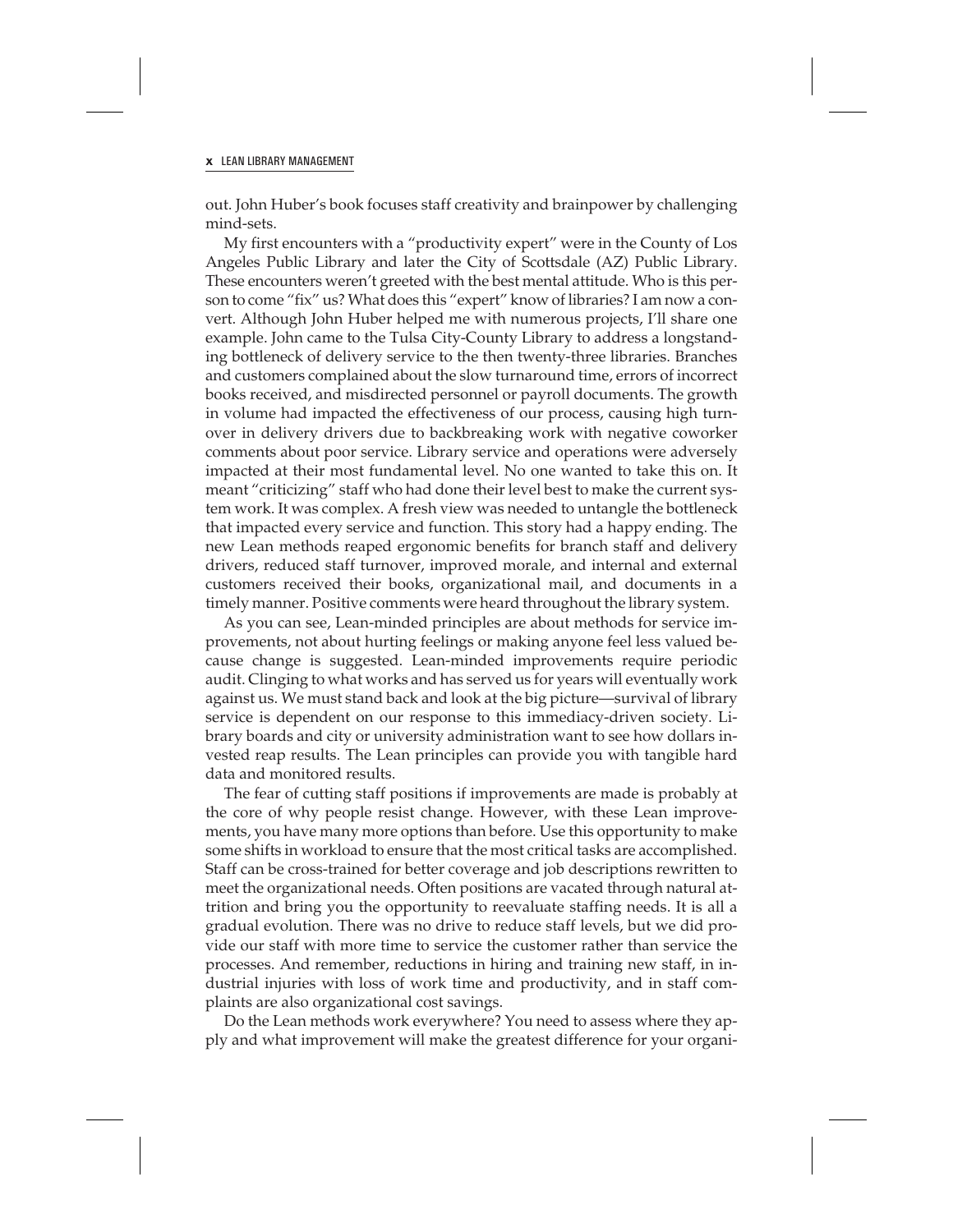zation. If changing the size and location of a book return cart can make it easier and faster for staff to check in books, service is improved times your number of branches times your numbers of books received. A small improvement can reap big results. Finding bottlenecks is easy. They are legendary among your staff; just ask. The bottleneck might be one of your pet ideas. Focus on the result, not on who thought of the idea. Times change and so do methods. Slow down and experience your expectations as a customer when shopping, using the bank or a personal service. Does your library meet this same high standard for ease in use, delivery times, and feeling of being well served? Every dollar spent in the quest for Lean methods is more than repaid in results and happier staff. Whether a circulation clerk, librarian, or delivery driver, libraries attract and hire smart people. All of us want to be utilized at the highest skill levels possible. It adds purpose and value to our jobs. Let go of the routine or rote tasks. Employees who feel valued bring crowd-pleasing internal and external customer service and begin to see other ways service can be tweaked or enhanced. Libraries as a place are so much more than the thoughts expressed here. In these times of fast-changing digital connectivity options and stressed budgets, the use of Lean methods to redirect staff resources to unleash and offer services your library is known for is even more critical. Even the most wellrun libraries with healthy budgets can profit from Lean methods. Good luck on your Lean journey!

> *Linda Saferite, CEO Tulsa City–County Library, 1996–2009*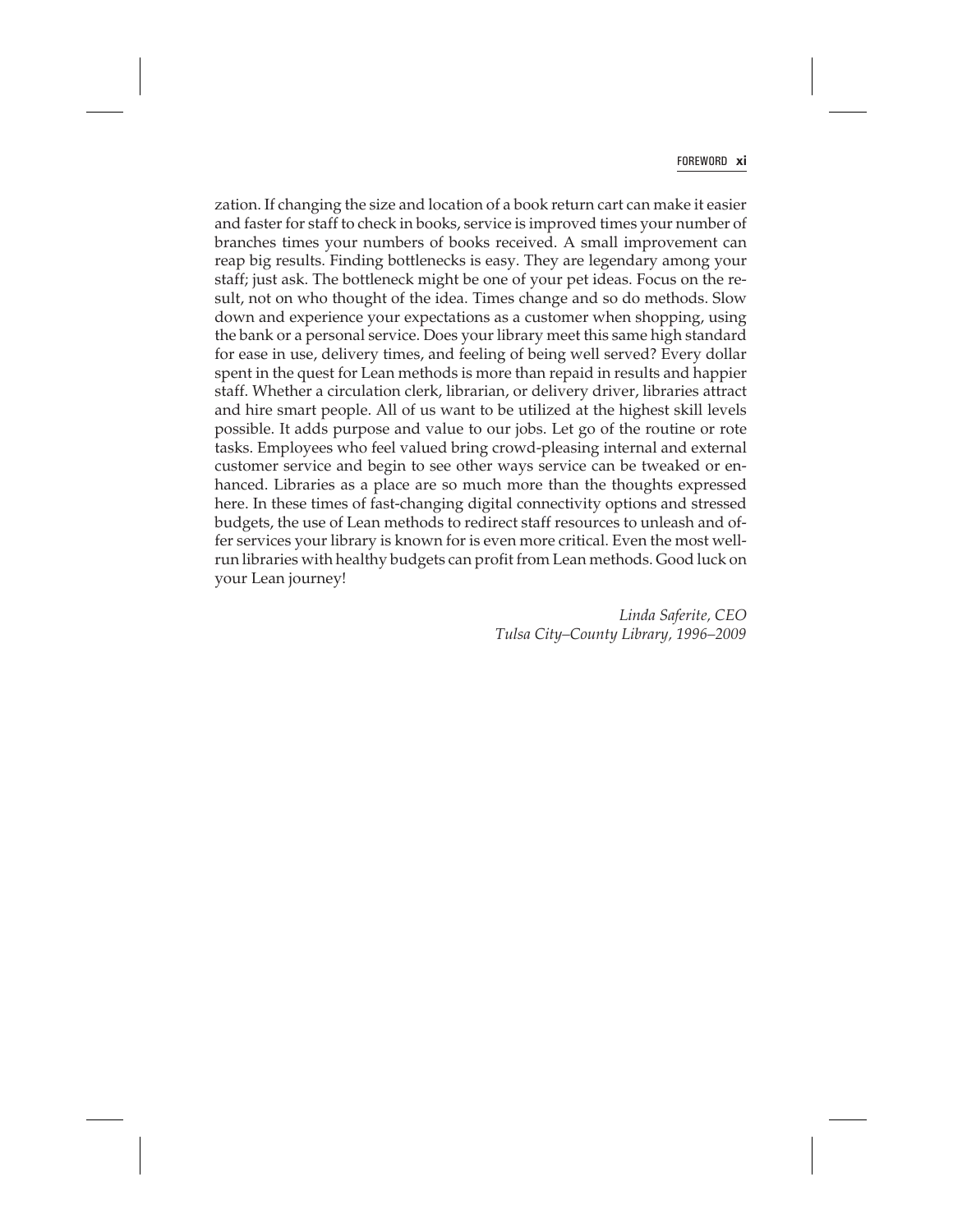## Preface

Increased customer expectations coupled with tough competition, changing technology, slashed budgets, and reduced staff—sound like today? Yes, but the year I'm referring to is 1981. Inflation approached 11 percent, the unemployment rate reached nearly 10 percent, IBM launched the personal computer, and overseas manufacturing companies were winning the hearts and minds of the American consumer. U.S. manufacturing, once the envy of the world, faced an uncertain future. Some industry leaders fell back on old traditions and familiar solutions, while others responded by looking for new and innovative management techniques.

Today's threats to library service are similar. RedBox and now Blockbuster are providing kiosk delivery of \$1.00 DVD rentals; Google provides easyto-use, one-click engagement search tools; Amazon.com delivers books within twenty-four hours; McDonald's now offers free Wi-Fi service; Amazon's Kindle e-book sales are zooming; and Apple has upped the ante with the release and upgrades of their iPad. This is all occurring while library budgets are under pressure and staffing levels are slashed. Your customer expectations for fast, friendly, and effective service have certainly not diminished; in fact, due to the competition and a struggling economy, customer expectations have never been higher. In the face of this challenge, some library leaders will retreat to old and familiar techniques, while others will search for new and innovative ways to respond.

The parallels between the manufacturing industry of the 1980s and libraries today are numerous. Can libraries rich with history and experience learn survival techniques from the manufacturing industry? I believe they can, and that is why I wrote *Lean Library Management: Eleven Strategies for Reducing Costs and Improving Customer Services.*

Nearly thirty years ago, I was a part of history. I had joined a small band of young engineering consultants working for Accenture Consulting (formerly Andersen Consulting). We were challenged to introduce a breakthrough management concept developed by the Toyota Motor Company called the Toyota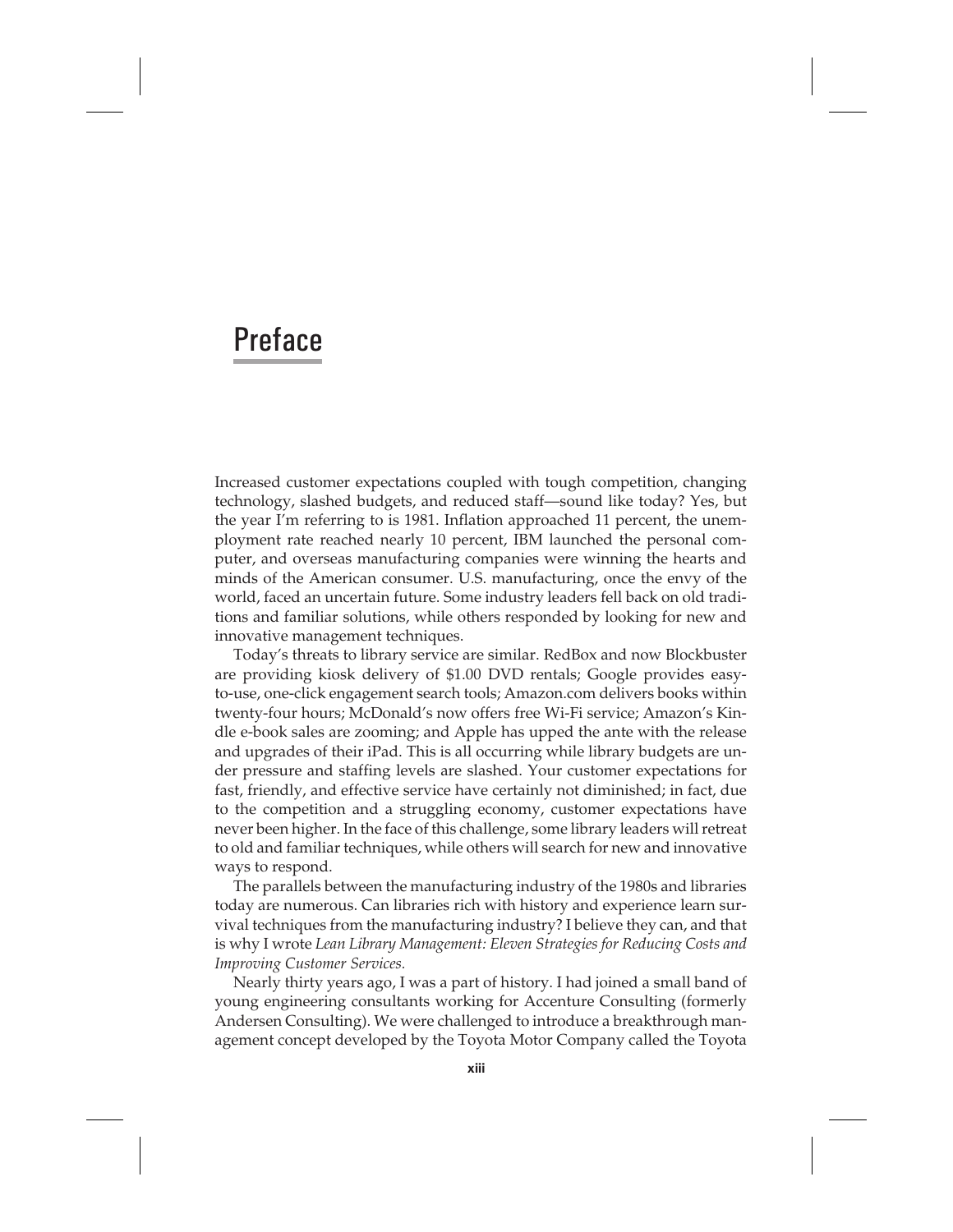Production System to a reluctant U.S. manufacturing industry. The Toyota Production System was the forefather of what is now called Lean Manufacturing. This small band of consultants not only had success but also sparked what would change the entire U.S. manufacturing industry. Lean Manufacturing is now the cornerstone of nearly every manufacturing company's operational improvement strategy, not only here in the United States, but throughout the world. It is no longer an option but a requirement for survival.

Lean is a very simple concept: constantly strive to reduce the distance between you and your customer by eliminating all of the waste in your service delivery cycle. Lean accomplishes this by attacking the waste that lies hidden behind poorly designed process flows, outdated business models, ineffectual organizational structures, inflexible software systems, and stagnant procedures. Waste is defined by any delay or nonvalued activity in the process. Reduce this waste, and the distance between you and your customer is reduced. In addition, your costs will go down. Specifically, by eliminating wasteful delays and nonvalue activities in your service cycle the speed, accuracy, and quality of service to your customers will dramatically improve. Therefore, Lean provides a vehicle to improve customer service and at the same time reduce your costs.

After applying Lean concepts to more than 100 of my manufacturing clients, I have had the privilege to work with many different types of libraries across North America. In this book I will help you understand and apply the concepts of Lean to your library environment.

*Lean Library Management* begins with an introduction to the transformational power of Lean by comparing it to a smooth-flowing river as opposed to a twisting/turning river with dangerous white-water rapids. I define Lean in terms of its history, its philosophy, and the benefits it can provide. The book's chapters provide eleven strategies that you can use to cut waste and costs dramatically while improving customer service:

- Strategy One shows how libraries can embrace the business side of their endeavors and recognize, benchmark, and measure their performance against for-profit competitors, such as Amazon.com and Google.
- Strategy Two discusses why organizations of all types (including libraries) tend to resist change initiatives, and it provides specific ways you can transform your organization to a culture that embraces change.
- Strategy Three reveals an essential key to Lean transformation: the realization that libraries are actually a series of delivery service chains (also called service delivery chains), not an amalgam of separate departments.
- Strategy Four examines these delivery service chains in terms of performance metrics and shows you how to use these performance metrics.
- Strategy Five focuses on the book delivery service chain and dives deep into a library success story to illustrate how you might transform your own book delivery performance.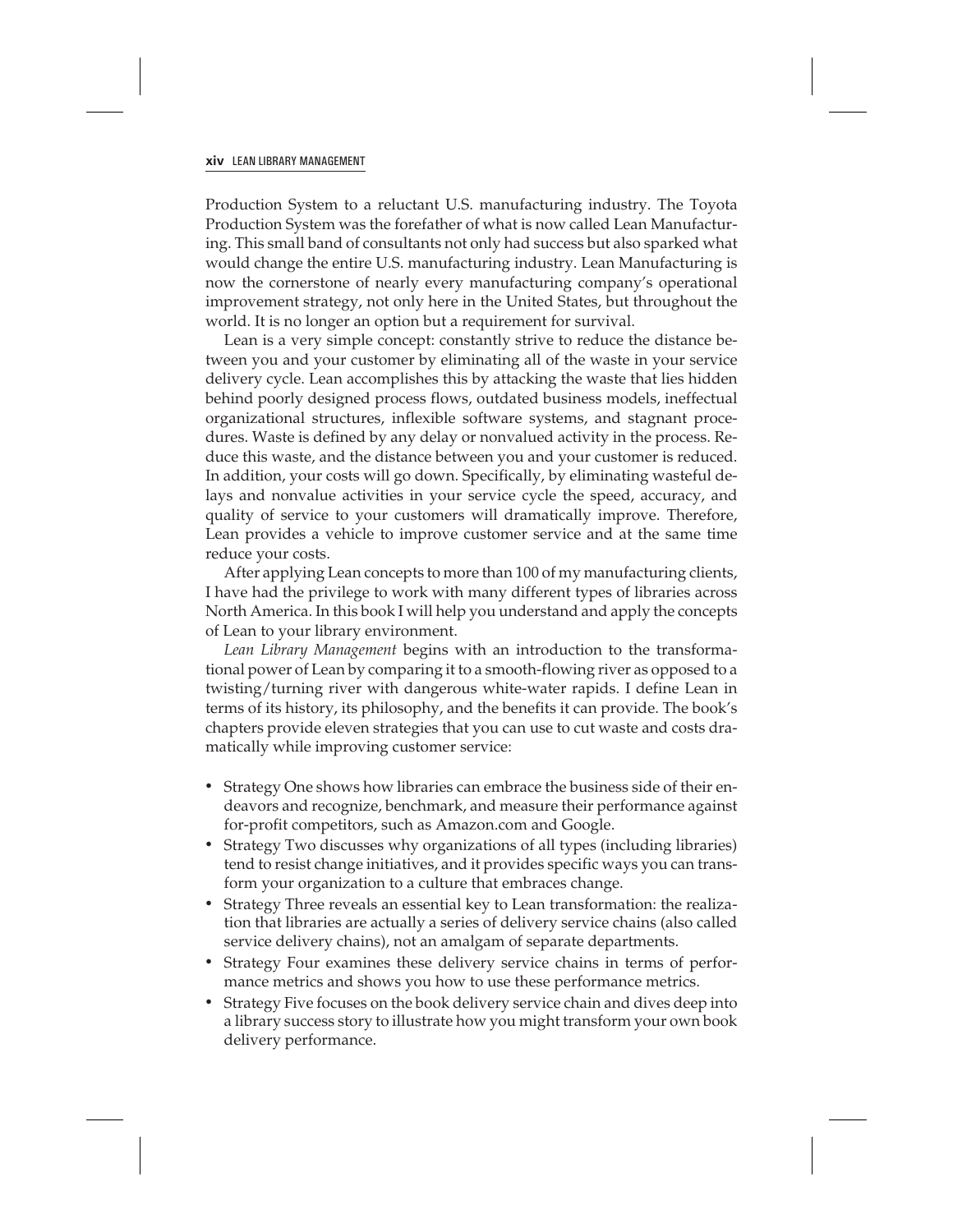- Strategy Six covers another common problem area: the holds/reserves delivery service chain.
- Strategy Seven encourages you to abandon your budget cost control management style and embrace the Lean philosophy of cost reduction by eliminating wasteful activities that create gaps between you and your customer.
- Strategy Eight discusses how one overall performance measure can capture how Lean your library can become.
- Strategy Nine shows how Lean can be used to provide digital materials to customers.
- Strategy Ten uncovers the power of Lean's "pull" demand philosophy versus the common "push" demand philosophy most libraries incorporate.
- Strategy Eleven focuses on branch service performance and how the design of the physical branch can dramatically affect how the customer interacts with your library. A case study in which a library would have been better served to think Lean prior to pouring the concrete makes this concept a reality for all readers.

The book ends with an appendix that features additional valuable tools you can apply in your Lean transformation effort.

Libraries today are under unprecedented pressure to lower costs and expand digital services. Librarians are also facing increasing competition in both services and available funds. Lean strategies can be invaluable in facing this environment. In a time of shrinking budgets and more demanding customers, you may find that Lean is the right tool at the right time for your library.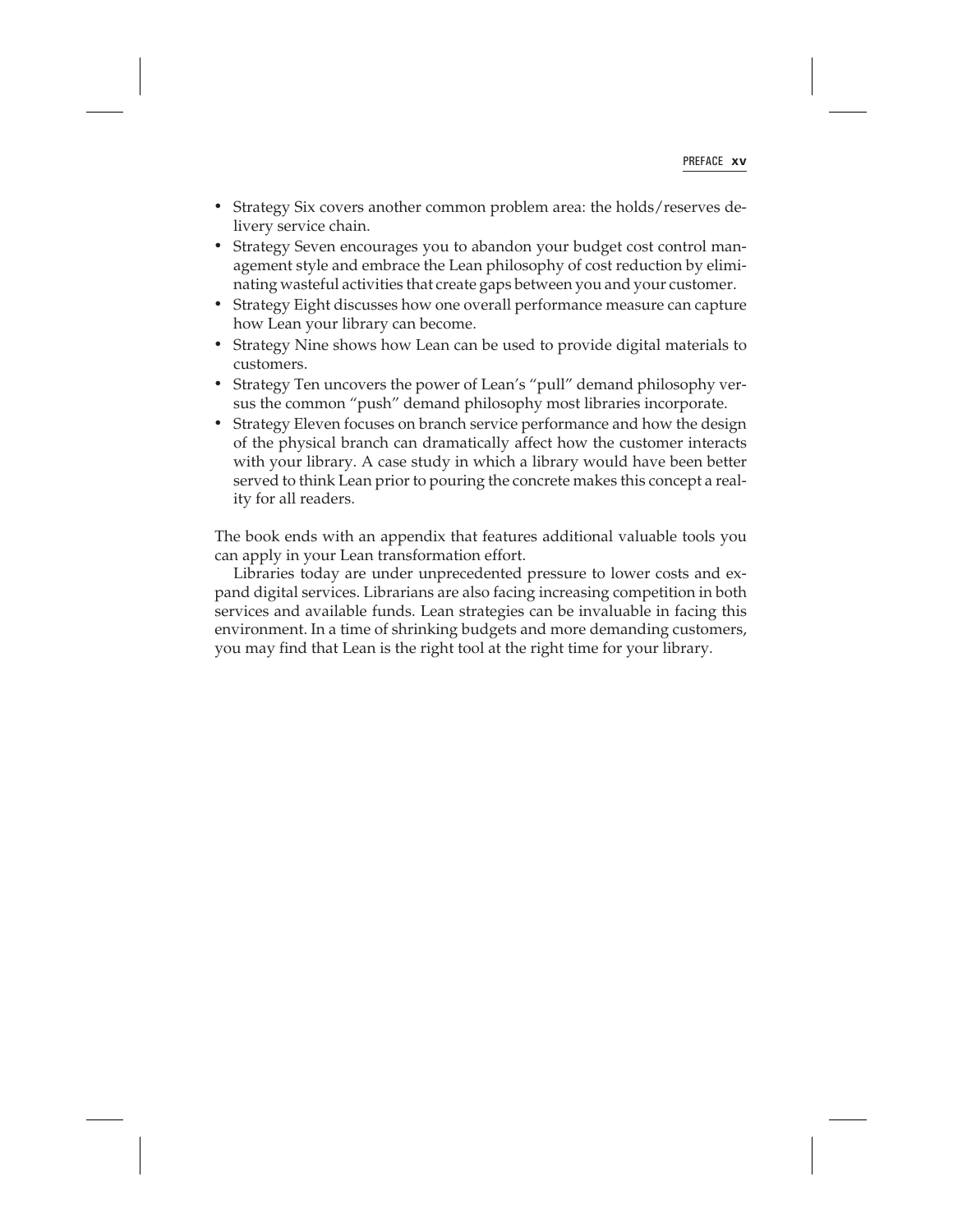# Acknowledgments

I would like to thank Linda Saferite of the Tulsa City–County Library (TCCL); Charles Shannon, former operations director at TCCL; Jon Walker, the former director of information technology at TCCL (the current director of the Pueblo City County Library); and, especially, Josh Ashlock, the former facilities director at TCCL, who all were instrumental in implementing the breakthrough concepts of a Lean delivery system and processes in a library environment. It would not have happened without them.

I would like to acknowledge the entire staff of the TCCL technical services group; they deserve a great deal of credit for embracing the concepts of Lean and transforming their new book delivery service chain:

| Charlotte Frazier | Denise Lange       |
|-------------------|--------------------|
| Sarah Simpson     | Jan Coffman        |
| Barbara Meehan    | Sandra K. Smith    |
| Tamala Pruiett    | Jane Hannah        |
| Eve Tang          | Micah Wulfers      |
| Carolyn Greene    | Nancy Kattein      |
| Linda Yaffe       | Linda Morgan       |
| Sharon Leach      | Shonta Cobb        |
| Beverly Brady     | Stephanie Lunsford |
| Kim Goode         | David Dias         |
| Alicia Stickney   | Terry Stemkowski   |
|                   |                    |

I would also like to acknowledge the TCCL collection development group:

Laurie Sundborg<br>
Rosemary Moran<br>
Sally Jennings<br>
Kelly Jennings Rosemary Moran Mary Waidner **Myles** Jaeschke Robert Sears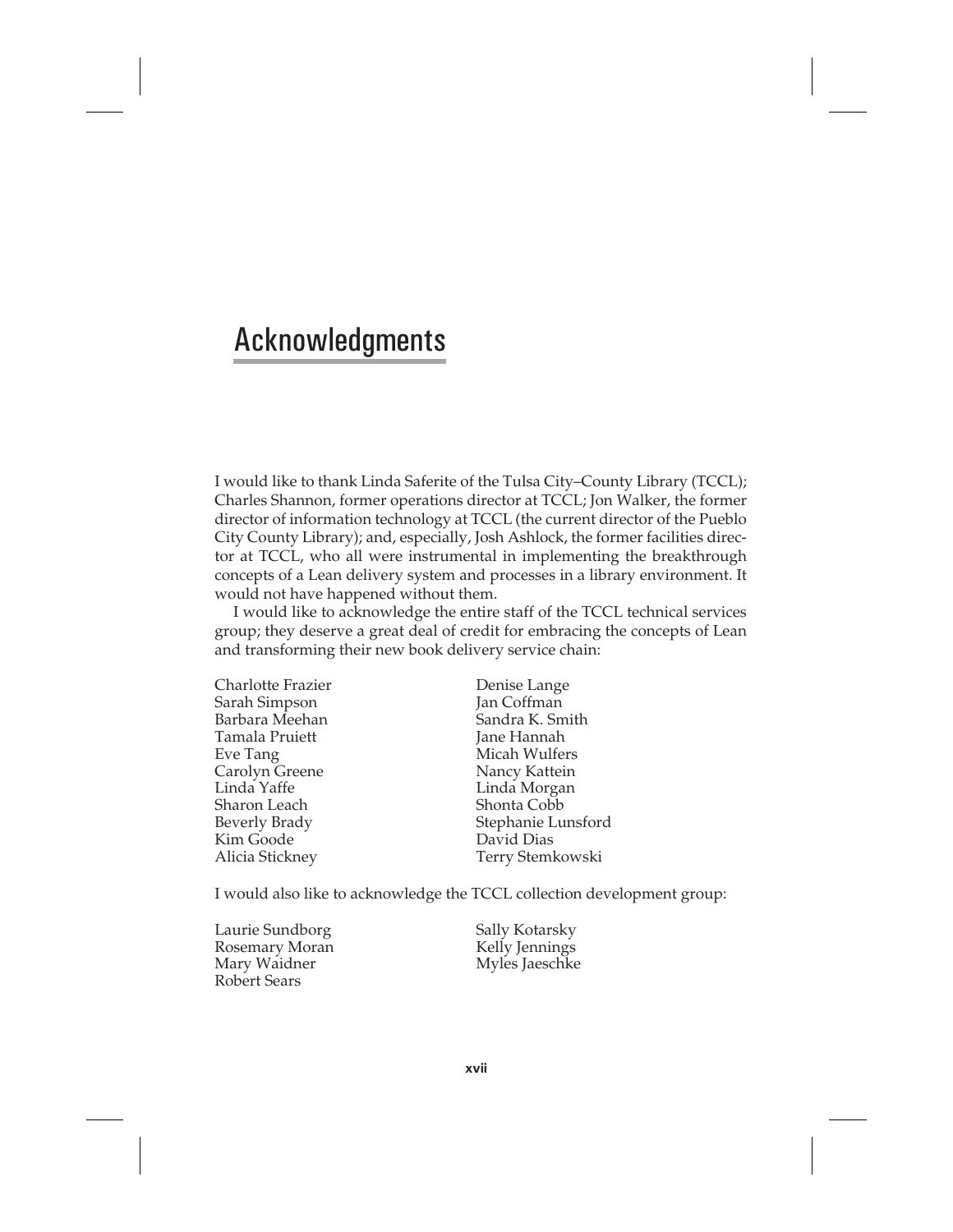I am very thankful to all of the libraries over the past ten years who have invited me into their workplace and helped me feel welcomed as well as helped refine the application of Lean in the library environment:

Baltimore County Public Library Brooklyn Library Carnegie Library of Pittsburgh Johnson County Library Kansas City Public Library Lakeland Library Cooperative Mid-Continent Public Library New York Public Library Okanagan Regional

Oklahoma State University Library Ottawa Public Library Southern Maryland Regional Library Association Tucson/Pima Library Tulsa City–County Library Tulsa Community College Resource Learning Center Youngstown Mahoney Library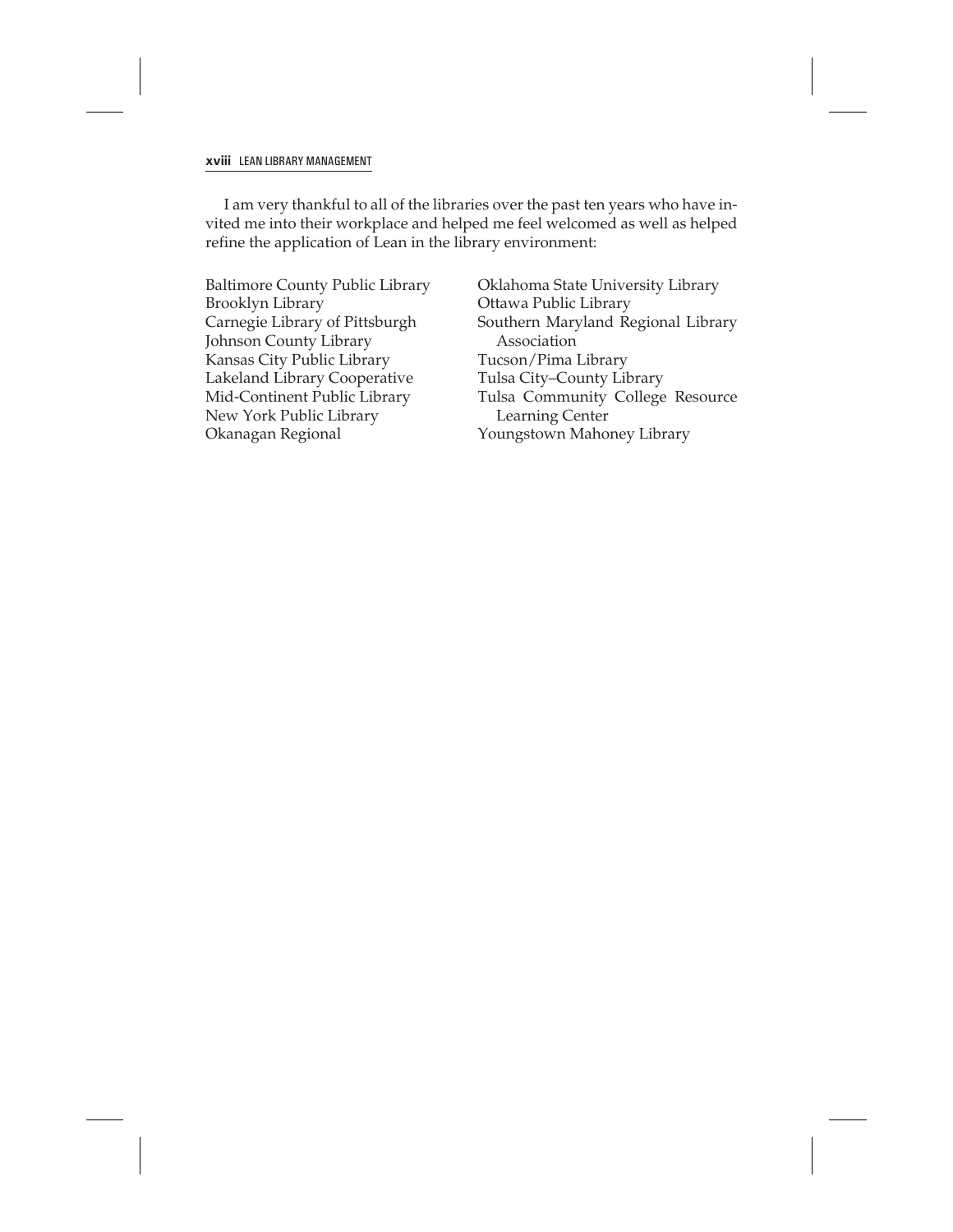### Introduction

After providing consulting services to the manufacturing, distribution, and retail industries for more than twenty-five years, I can now say with confidence, I really like working with libraries and librarians. Your bathrooms are much cleaner than those of my manufacturing clients, your personal hygiene is much better than some of my shop floor friends, and you are a highly educated group of people who share my love of books.

Most important, I have a great deal of fun working with libraries. Before we dive deep into the serious business of Lean, as a form of introduction, I would like to share with you a couple of stories from my favorite libraries and the great camaraderie I have witnessed working with the library community. To begin, I would like to tell you a story about the first time I was invited into a library to serve as a process improvement consultant.

As a consultant, I have worked for steel mills, airline manufacturers, furniture manufacturers, consumer product assembly plants, high-tech electronic manufacturers, and automobile component suppliers, and I even served as the director of operations for a biotech research, design, and development company. My experience with libraries was primarily a typical customer point of view. I had no idea what went on behind the circulation desk or in those hidden rooms.

About ten years ago, when I received a call from Linda Saferite, the former CEO of the Tulsa City–County Library (TCCL), requesting my assistance to improve their customer service delivery performance, I was hesitant. I was a manufacturing, distribution, and retail consultant. What did I know about libraries?

I met with Ms. Saferite, curiously enough, on September 11, 2001, at 9:30 a.m., less than one hour after the World Trade Towers attack. It was a day none of us will forget, but for me it was also the day I started a new area of practice, library consulting.

After Ms. Saferite successfully battened down the hatches, she explained to me their dilemma. A few years ago they had added a feature to their integrated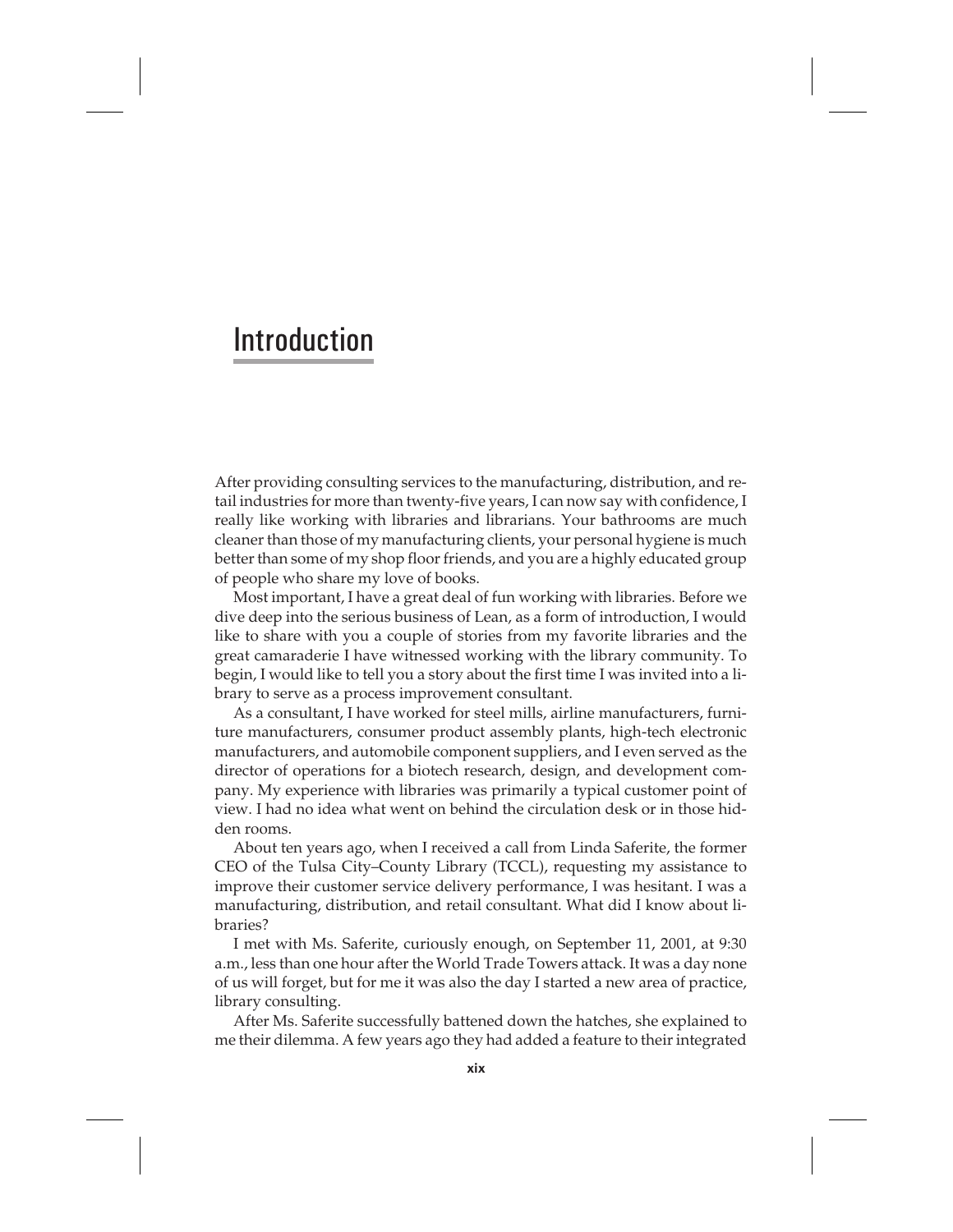library system allowing customers to create Internet holds from their home or office and have the books delivered to their chosen branch. The service was so popular within the Tulsa community that TCCL's delivery system was bombarded by demand and they were falling further behind in their deliveries every day. As I listened to her, all I could think was, "What do I know about libraries?"

However, as we toured the facility, I began to see some very familiar scenarios. As compared to my manufacturing clients, the acquisitions department served as the purchasing department, the technical services department reflected a manufacturing assembly line, the circulation department looked like an operations inventory control department, and the shipping department echoed the distribution and logistics arm of most of my manufacturing clients. Finally, the circulation desk looked exactly like a retail checkout counter.

Who knew? Behind the desks and hidden walls of a library lie a purchasing group, a manufacturing assembly line, an inventory control department, a distribution operation, and a retail shop. I was not only home, but all my skills and experiences were being expressed in this one organization. It was the Super Bowl for this manufacturing consultant: all of the issues and opportunities of my separate manufacturing, distribution, and retail clients wrapped up in this one complex organization.

Over the next three months, we applied the concepts of Lean to TCCL's delivery process, starting at the time a customer requests a book until the book is delivered to the hold shelf. The results were dramatic. Prior to the project, TCCL had two delivery drivers (who also served as sorters) and two vans to support an annual circulation of more than 4 million and nearly 400 thousand hold/reserve requests. They were behind four to five days in their shipments and falling behind more and more every day. By applying the concepts of Lean, we replaced the archaic use of tote boxes with book trucks, upgraded the vans to box trucks, and created the innovative hold shelf ready, sticky label concept. We reduced TCCL's overall delivery lead time by 60 percent, eliminated the backlog, improved delivery capacity by 110 percent, and improved staff productivity by 30 percent. On top of this, the delivery group was able to meet a 48-hour delivery target 95 percent of the time. We did all of this without increasing staff; in fact, we freed up circulation and branch staff to spend more time on customer service activities. This is what Lean is all about: improve a process, reduce lead time, reduce costs, and improve customer service.

A year later we presented our results to over 300 librarians at the Seattle PLA conference. At the end of the presentation, many of those in the audience rushed the stage seeking more information. (It was very cool.)

Now, nearly ten years later, TCCL's circulation has grown by 50 percent and their customer holds/reserves have grown by 25 percent, and only recently have they considered adding a third delivery truck and driver. Over the past eight years, we have applied the concepts of Lean throughout TCCL's entire service delivery chain, including circulation, branches, acquisitions, technical services, cataloging, processing, outreach, bookmobile, and even gift book pro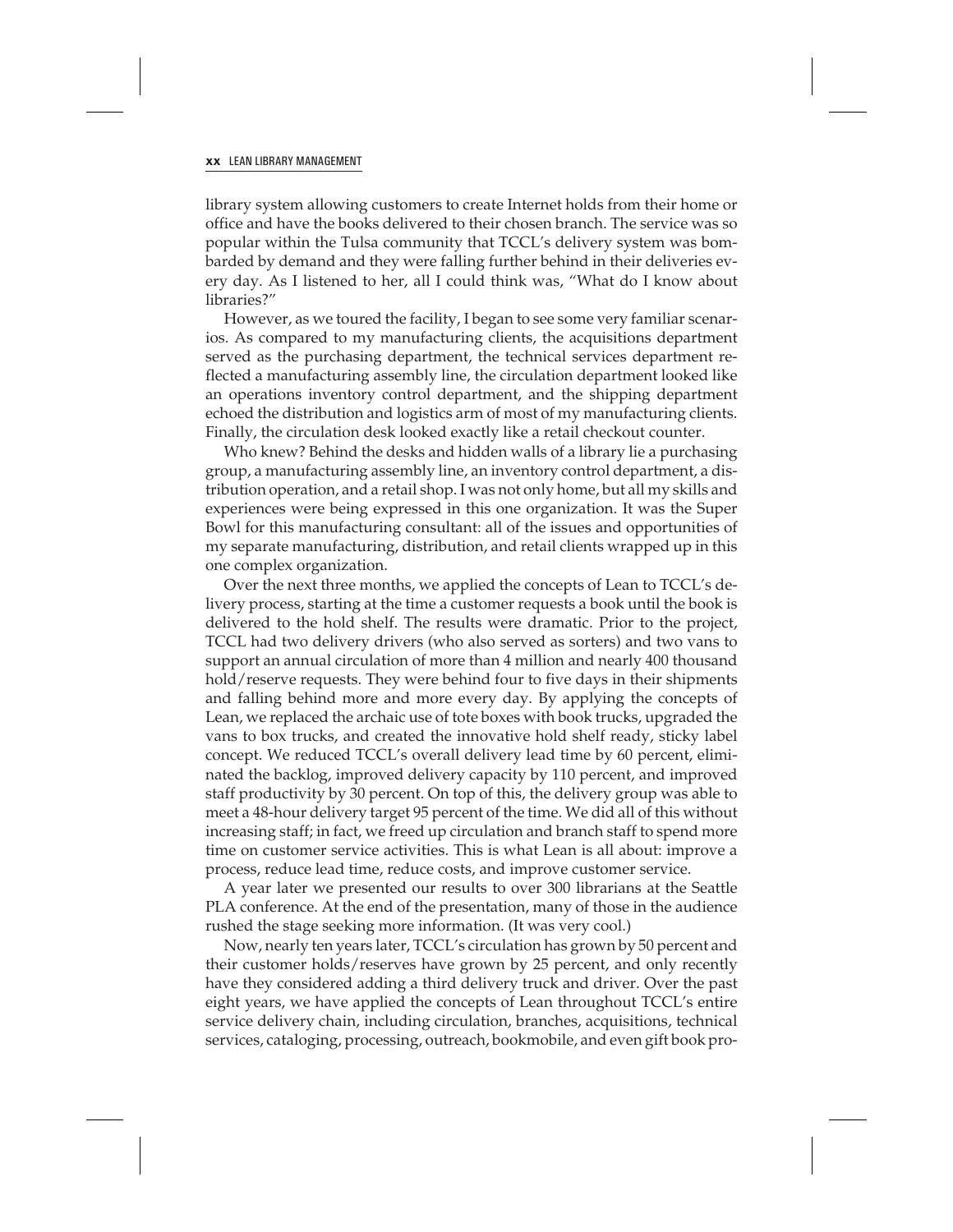cessing. I believe TCCL's efforts to streamline their processes and improve customer service is one of the reasons they were voted a Five Star Library by the *Library Journal*.

My second story happened a few years later after I had gained much more experience working with libraries. I believe this story puts an exclamation mark on my statement, "I like working for libraries!"

I was invited to Baltimore, Maryland, by James Fish, Director of the Baltimore County Public Library (BCPL). I was asked by Mr. Fish to help his group evaluate and improve their customer service delivery performance. On my first-day commute, as I often do, I turned on my rental car radio to get a taste of the local flavor.

"Arrggg, ye matie, ye be on the air," said the Baltimore disk jockey.

"Ahoy, ye scurvy dog, argggggg," the caller responded.

This "Pirate Talk" continued until I pulled into the parking lot of BCPL's Central Library. Obviously I discovered Baltimore had some interesting local flavor.

First days can be tough. You are never quite sure how the day will go. Most first days go great, but on occasion things can get a bit dicey. For example, a few weeks prior to my Baltimore trip, I had an interesting experience with a library out west. The director had invited me in but had not informed the staff why I was there. Understandably, the staff was a bit suspicious and defensive about who I was and what I was about. It took a day or two for them to get comfortable with me and, more important, enthusiastic about the project. In the end we had a successful project, but it was a tough first day.

Because of this recent experience, I entered the front doors of the Baltimore County Central Library a bit more apprehensive than usual. To prepare myself, I rehearsed the day's agenda in my head. First, meet with Mr. Fish, understand his project purpose and objectives, arrange for a five-dollar tour, and then meet with a select few of Mr. Fish's team to organize the project, crossfunctional team members, and project structure. I felt at ease as I found my way to the front receptionist. It was a good plan.

"Good morning," I said. "I am John Huber. I have a meeting with Mr. Fish."

"Yes, Mr. Huber; we are expecting you."

I looked for Mr. Fish's office as she guided me toward the back offices when, surprisingly, she took a hard right turn into a large conference room where about twenty people sat around a conference table.

The group stared me down as I was guided to one of the two remaining empty chairs. My mind scrambled. I had not had my second cup of coffee and I was not quite ready to kick off the project to this large group from the word  $^{\prime\prime}$ Go. $^{\prime\prime}$ 

After a moment though, I was ready. I had done this hundreds of times before but, nonetheless, meeting a room full of people for the first time and winning their confidence can be tricky. As I began to speak, a man dressed in a pirate outfit—hat and eye patch included—entered the room and headed right for me.